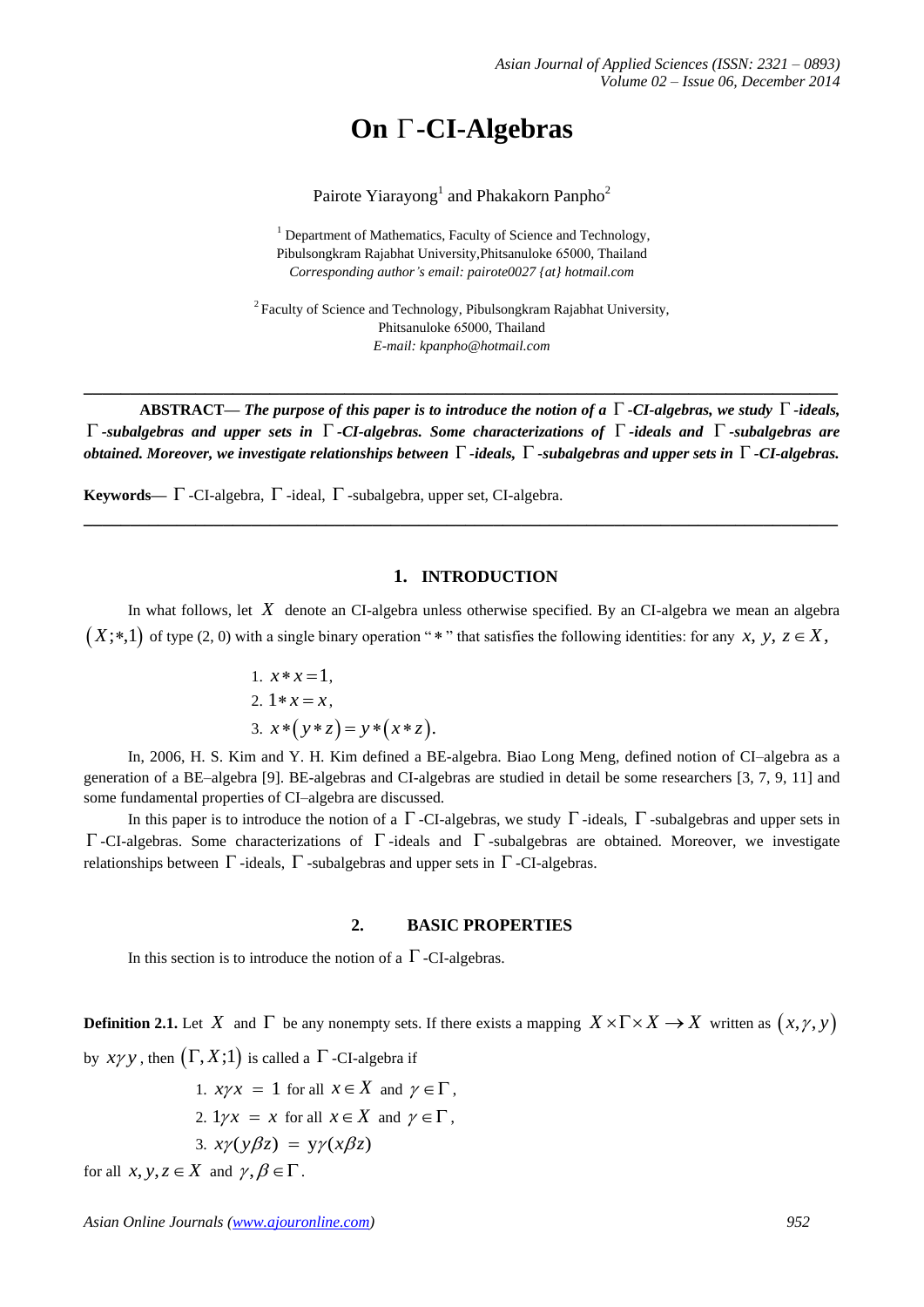**Example 2.2.** Let  $(\Gamma, X; 1)$  be an arbitrary CI-algebra and  $\Gamma$  any nonempty set. Define a mapping  $X \times \Gamma \times X \to X$ , by  $xyy = xy$  for all  $x, y \in X$  and  $y \in \Gamma$ . It is easy to see that X is a  $\Gamma$ -CI-algebra. Indeed,

1. 
$$
x \gamma x
$$
 =  $xx$  = 1,  
\n2.  $1 \gamma x$  =  $1x$  =  $x$ ,  
\n3.  $x \gamma (y \beta z)$  =  $x(yz)$   
\n=  $y(xz)$ 

for all  $x, y, z \in X$  and  $\gamma, \beta \in \Gamma$ . Thus every CI-algebra implies a  $\Gamma$ -CI-algebra.

**Example 2.3.** Let  $X = \{1, a, b\}$  in which " $\cdot$ " is defined by

|   |   | a | b |
|---|---|---|---|
|   |   | b | a |
| a | a | ı | b |
| h | b | a |   |

Then X is not a CI-algebra. Let  $\Gamma \neq \emptyset$ . Define a mapping  $X \times \Gamma \times X \rightarrow X$  by  $x \gamma y = yx$  for all  $x, y \in X$  and  $\gamma \in \Gamma$ . Then X is a  $\Gamma$ -CI-algebra. Indeed

1. 
$$
xyx = (x \cdot x) \cdot (x \cdot x)
$$
  
\n
$$
= 1 \cdot 1
$$
  
\n
$$
= 1.
$$
  
\n2. 
$$
1 \gamma x = x \cdot 1
$$
  
\n
$$
= x.
$$
  
\n3. 
$$
xy(y\beta z) = (y\beta z) \cdot x
$$
  
\n
$$
= (z \cdot y) \cdot x
$$
  
\n
$$
= (z \cdot x) \cdot y
$$
  
\n
$$
= (x\beta z) \cdot y
$$
  
\n
$$
= y\gamma (x\beta z)
$$

for all  $x, y, z \in X$  and  $\gamma, \beta \in \Gamma$ . Therefore X is a  $\Gamma$ -CI-algebra.

## **3. -CI-ALGEBRAS**

In this section we first introduce the notion of  $\Gamma$  -CI-algebras and next study some of elementary properties.

**Lemma 3.1.** Let X be a  $\Gamma$  -CI-algebra. Then  $x \gamma y = x \beta y$  for any  $x, y \in X$  and  $\gamma, \beta \in \Gamma$ . **Proof.** Let X be a  $\Gamma$  -CI-algebra X,  $x, y \in X$  and let  $\gamma, \beta \in \Gamma$ . Then

$$
xyy = xy(1\beta y)
$$
  
=  $1y(x\beta y)$   
=  $x\beta y$ .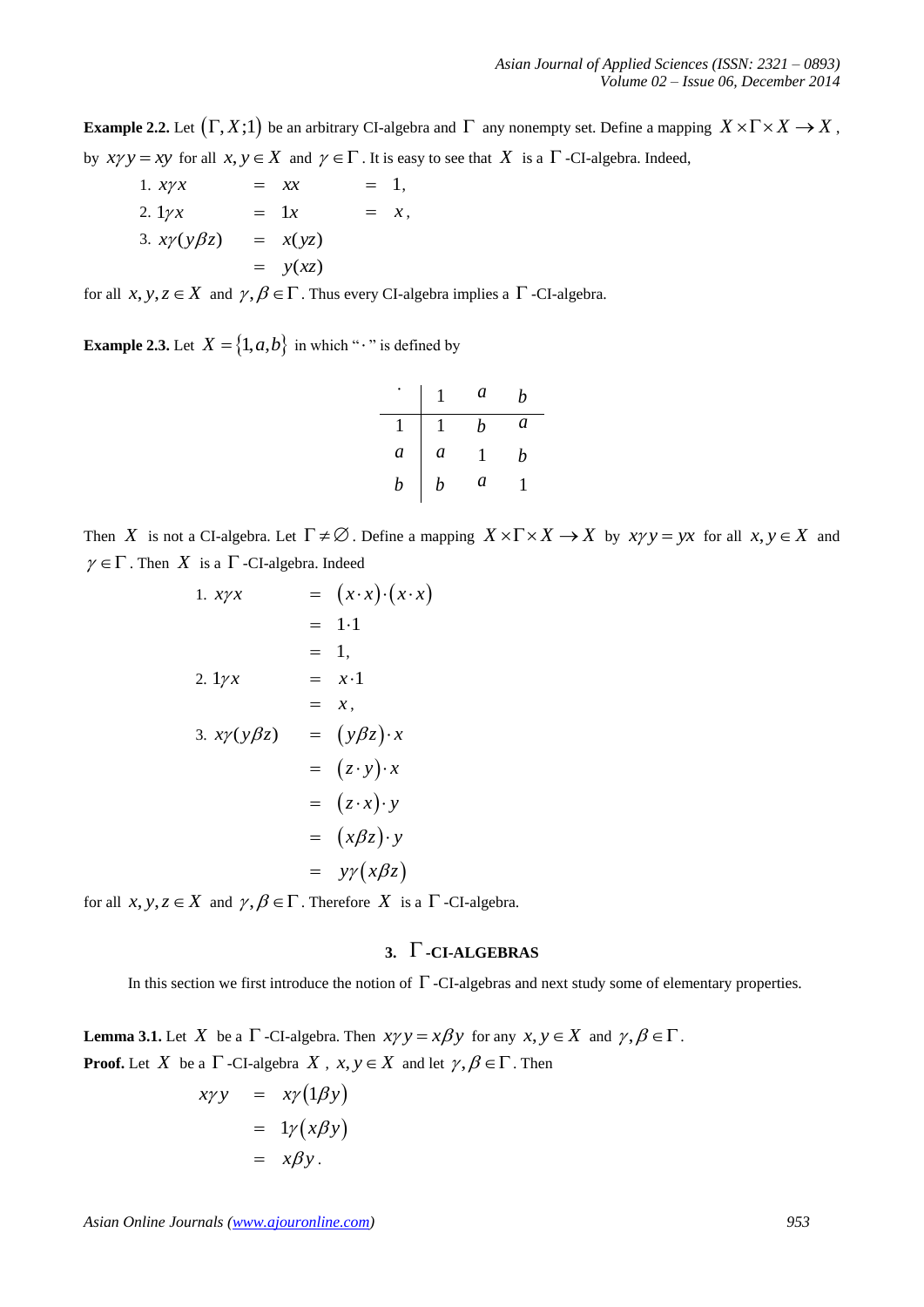Hence  $xy y = x \beta y$ .

**Proposition 3.2.** Any  $\Gamma$  -CI-algebra X satisfies for any  $x, y \in X$  and  $\gamma, \beta, \alpha \in \Gamma$ ,  $y\gamma \left[ (y\alpha x)\beta\alpha \right] = 1$ **Proof.** Let X be a  $\Gamma$  -CI-algebra X,  $x, y \in X$  and let  $\gamma, \beta, \alpha \in \Gamma$ . Then

$$
y\gamma[(y\alpha x)\beta\alpha] = (y\alpha x)\gamma(y\beta\alpha)
$$
  
=  $(y\beta x)\gamma(y\beta\alpha)$   
= 1.

Hence  $y\gamma[(y\alpha x)\beta\alpha]=1$ .

**Proposition 3.3.** Any  $\Gamma$  -CI-algebra X satisfies for any  $x, y \in X$  and  $\gamma, \beta \in \Gamma$ ,  $(x\gamma 1)\beta(y\gamma 1) = (x\gamma y)\beta 1$ . **Proof.** Let X be a  $\Gamma$  -CI-algebra X,  $x, y \in X$  and let  $\gamma, \beta, \alpha \in \Gamma$ . Then

$$
(x\gamma 1)\beta(y\gamma 1) = (x\gamma 1)\beta(y\gamma [(xyy)\alpha(xy)])
$$
  
\n
$$
= (x\gamma 1)\beta ((xyy)\gamma [y\alpha(xy)]])
$$
  
\n
$$
= (x\gamma 1)\beta ((xyy)\gamma [x\alpha(y\gamma y)])
$$
  
\n
$$
= (x\gamma 1)\beta ((xyy)\gamma [x\alpha 1])
$$
  
\n
$$
= (xyy)\beta ((xy1)\gamma(xy1))
$$
  
\n
$$
= (xyy)\beta 1.
$$
  
Hence  $(xy1)\beta(y\gamma 1) = (xyy)\beta 1.$ 

**Proposition 3.4.** Let X be a  $\Gamma$  -CI-algebra. If  $x \gamma(x \beta y) = x \beta y$  for any  $x, y \in X$  and  $\gamma, \beta \in \Gamma$ , then  $x \gamma 1 = 1$ . **Proof.** Let X be a  $\Gamma$  -CI-algebra X,  $x \in X$  and let  $\gamma \in \Gamma$ . Then

$$
x\gamma1 = x\gamma\left(x\gamma x\right)
$$
  
=  $x\gamma x$   
= 1.

Hence  $x\gamma 1 = 1$ .

**Proposition 3.4.** Let X be a  $\Gamma$  -CI-algebra. If  $x \gamma(y \beta x) = x$  for any  $x, y \in X$  and  $\gamma, \beta \in \Gamma$ , then  $x \gamma 1 = 1$ . **Proof.** Let X be a  $\Gamma$  -CI-algebra X,  $x \in X$  and let  $\gamma \in \Gamma$ . Then

$$
x\gamma 1 = 1\gamma (x\gamma 1) = 1.
$$

Hence  $x\gamma$ 1 = 1.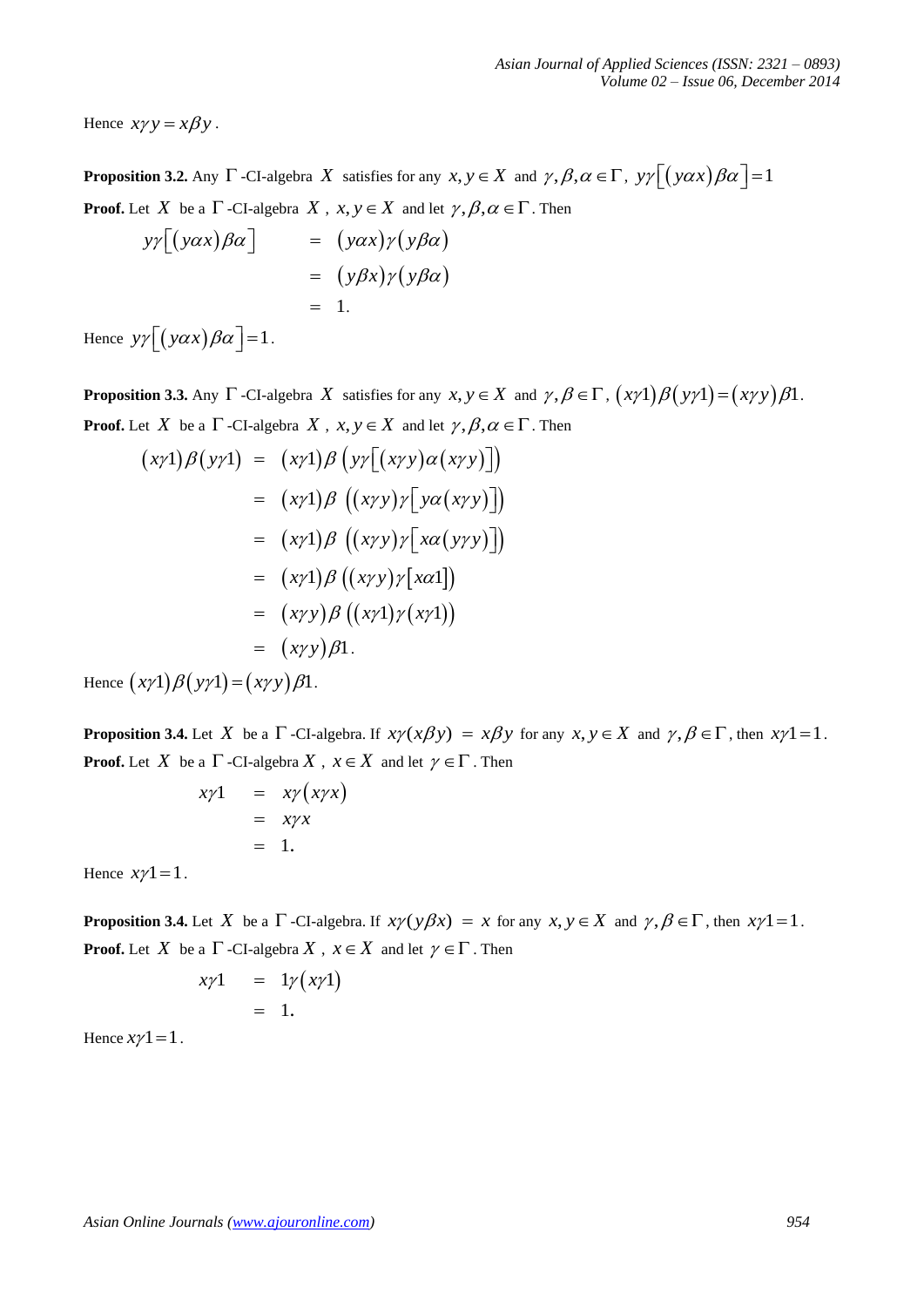## **4.**  $\Gamma$ -**IDEALS IN**  $\Gamma$ -**CI-ALGEBRAS**

In this section we first introduce the notion of  $\Gamma$ -ideal in  $\Gamma$ -CI-algebras and next study some of elementary properties.

**Definition 4.1.** Let X be a  $\Gamma$ -CI-algebra and A a nonempty subset of X. A is said to be a  $\Gamma$ -ideal of X if it satisfies:  $x \in X$  and  $\gamma, \beta, \alpha \in \Gamma$ 

1. 
$$
X\Gamma A \subseteq A
$$
,  
2.  $a, b \in A$  imply that  $(a\gamma(b\beta x))\alpha x \in A$ .

**Definition 4.2.** Let X be a  $\Gamma$ -CI-algebra and A a nonempty subset of X. A is said to be a  $\Gamma$ -subalgebra of X if  $AA \subseteq A$ .

For any  $\Gamma$  -CI-algebra X,  $\{1\}$  and X are trivial ideals (resp.  $\Gamma$  -subalgebras) of X. Obviously every ideal in a  $\Gamma$ -CI-algebra is a  $\Gamma$ -subalgebra.

**Lemma 4.3.** Let  $X$  be a  $\Gamma$  -CI-algebra. Then

(1) Every  $\Gamma$  -ideal of  $X$  contains 1,

(2) If A is a  $\Gamma$ -ideal of X, then  $(a\gamma x)\beta x \in A$  for all  $a \in A, x \in X$  and  $\gamma, \beta \in A$ .

**Proof.** Let X be a  $\Gamma$  -CI-algebra X and let A be a  $\Gamma$  -ideal of X.

**Iof.** Let *A* be a 1 -CI-algebra *A* and let *A* be a 1 -ideal of *A*.<br>(1) Since *A* is a  $\Gamma$ -ideal of *X*, we have  $1 = a\alpha a \in A\Gamma A \subseteq X\Gamma A \subseteq A$ .

(1) since A is a 1-jue at of A, we have  $1 - \alpha \alpha a \in ATA \subseteq \Delta TA \subseteq$ <br>(2) Let  $a \in A$  and let  $x \in X$ . Then  $(a\gamma x)\beta x = (a\gamma(\alpha x))\beta x \in A$ .

**Definition 4.4.** Let X be a  $\Gamma$  -CI-algebra and  $a \in X, \gamma \in \Gamma$  . Define  $A(a\gamma)$  by

$$
A(a\gamma) = \{1\} \cup \{x \in X : a\gamma x = 1\}.
$$

Then we call  $A(a\gamma)$  the initial section of the element a.

**Definition 4.5.** Let X be a  $\Gamma$  -CI-algebra and  $a, b \in X, \gamma, \beta \in \Gamma$ . Define  $A(a\gamma, b\beta)$  by

 $A(a\gamma, b\beta) = \{1\} \cup \{x \in X : a\gamma(b\beta x) = 1\}.$ 

We call  $A(a\gamma, b\beta)$  an upper set of a and b.

**Remark.** By Definition 4.5, we have  $A(a\gamma, b\beta) = A(b\gamma, a\beta)$  for all  $a, b \in X$  and  $\gamma, \beta \in \Gamma$ .

**Proposition 4.6.** Let X be a  $\Gamma$ -CI-algebra,  $x, y \in X$  and  $\gamma, \beta \in \Gamma$ . Then

- (1)  $1 \in A(ay)$ ,  $1 \in A(ay,b\beta)$ .
- (2)  $a \in A(a\gamma)$ .
- (3) If  $y\beta$ 1 = 1, then  $A(ay) \subseteq A(ay,b\beta)$ .
- (4) If  $y\beta 1 \neq 1$ , then  $A(a\gamma) \{1\} \subseteq X A(a\gamma, b\beta)$ .

**Proof.** Let X be a  $\Gamma$  -CI-algebra X,  $a, b \in X$  and let  $\gamma, \beta \in \Gamma$ .

(1) By Definition 4.4 and Definition 4.5, we have  $1 \in A(a\gamma)$  and  $1 \in A(a\gamma, b\beta)$ .